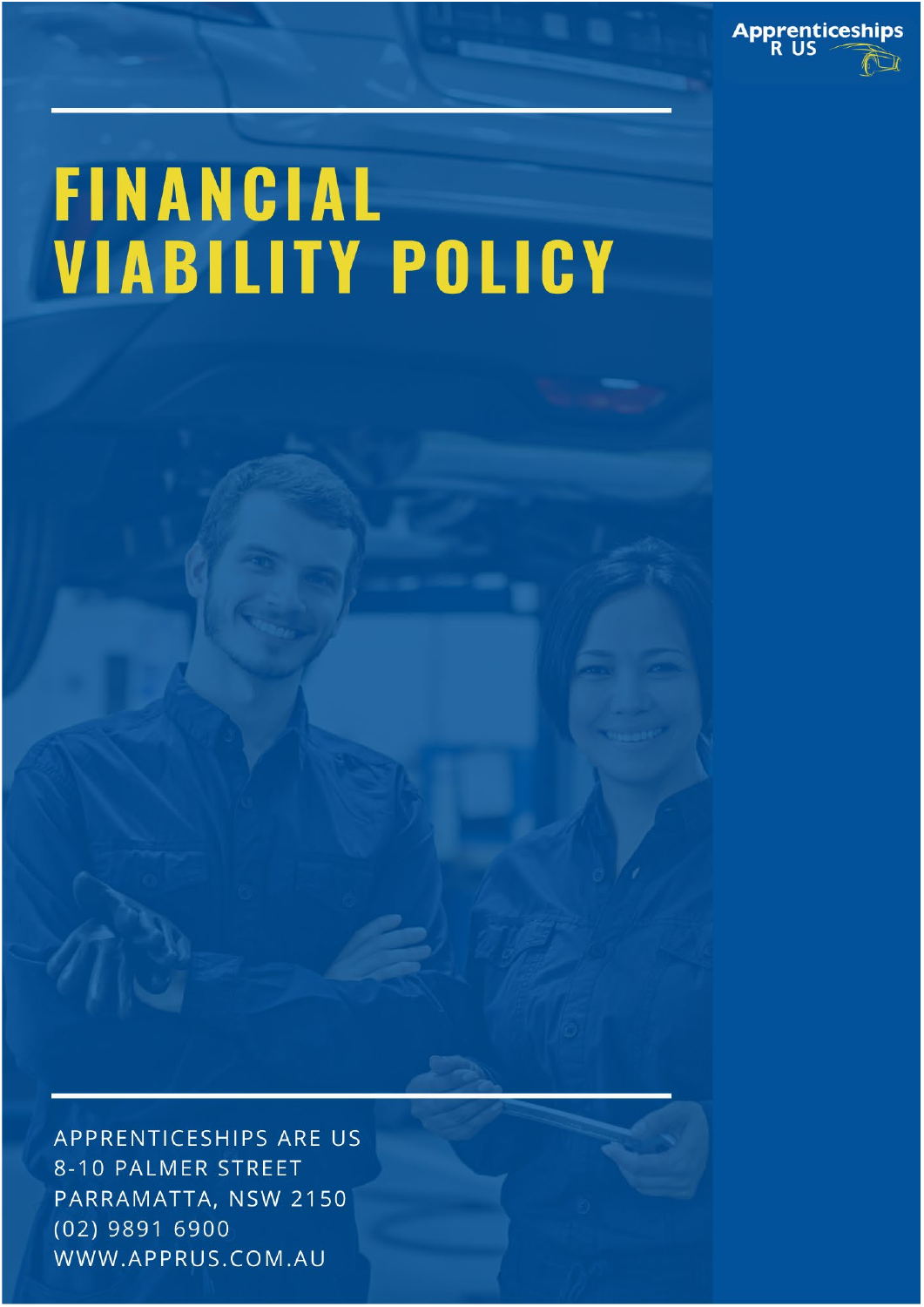Apprenticeships Are Us is committed to maintaining financial viability, which allows it to achieve its core purpose of providing young people with sustainable career pathways through structured automotive apprenticeships and training as well as links to quality training whilst also remaining financially sustainable. Apprenticeships Are Us Responsible Persons will:

- a) when required, provide relevant financial data to relevant bodies in the prescribed form of a certification or warrant. This may take the form of certification from the Managing Director of the Apprenticeships Are Us as required in the online application form for renewal of registration, or Certification of Financial Viability from an approved body or person assessed against the *National Standards for Group Training* Financial Viability Framework, or a Financial Viability Statement from an approved body or person providing assurance of financial viability.
- b) notify relevant bodies if the contract or arrangement with external auditor is terminated by ARU Board or external auditor prior to the expiry of the term of the contract or arrangement and providing the reason(s) for the termination.
- c) monitor key financial accounts and relevant financial management reports at each formal meeting of ARU Board to assess financial viability.
- d) maintain Apprenticeships Are Us audited and certified financial statements for seven years before archiving. These are accessible in a locked cabinet in the General Manager – Finance & Operation's Office, and managed by the General Manager – Finance & Operations.
- e) notify and relevant regulatory body if Apprenticeships Are Us is under any form of external control. The Managing Director is responsible for making the notification.
- f) have available and provide to relevant inspector all financial documentation that a inspector may require. This may include;
	- i. audited annual financial statements, an independent audit report and independent auditor's management letter,
	- ii. compliance with any requirements imposed by state or Commonwealth agencies providing funding to Apprenticeship Are Us,
	- iii. current Apprenticeships Are Us operating financials (management accounts),
	- iv. schedule of loan agreements,
	- v. information about any remuneration paid to members of the governing body and the award or agreement under which staff salaries are being paid,
	- vi. current business plan or current year's budget and forecast budgets for three to five years,
	- vii. insurance policies covering risk areas for Apprenticeships Are Us,
	- viii. any other relevant materials.

As an incorporated Company limited by guarantee, Apprenticeships Are Us Limited also have a duty to prevent insolvent trading under section *588G of the Corporations Act*. All financial records are accessible and stored in a locked cabinet in the General Manager – Finance & Operations and hosted software. Records are maintained for the required seven-year period.